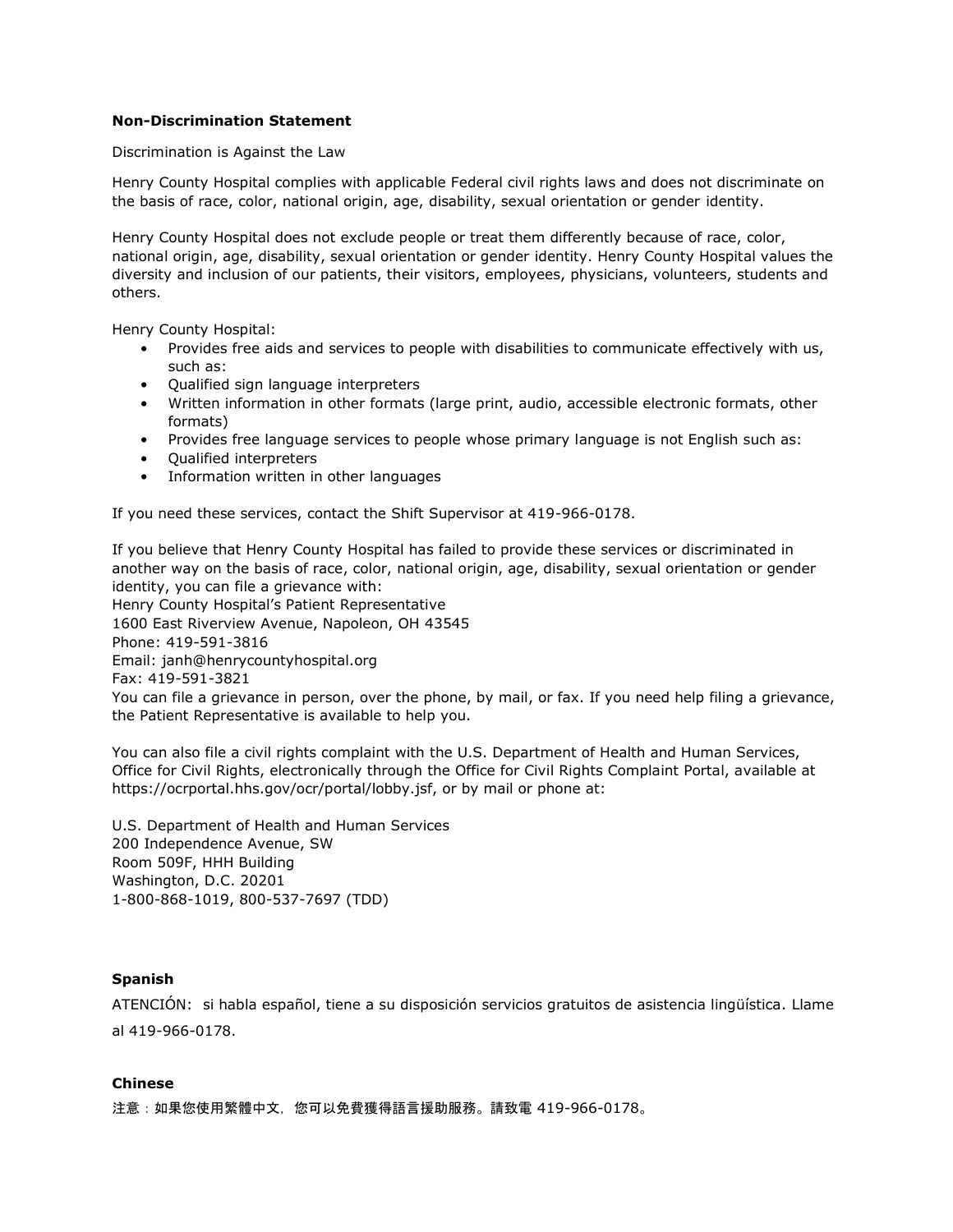#### **German**

Wenn Sie Deutsch sprechen, stehen Ihnen kostenlos sprachliche Hilfsdienstleistungen zur Verfügung. Rufnummer: 419-966-0178.

## **Arabic**

رقم)419-966-0178ب رقم اتـ صل .بـ ال مجان لـ ك تـ توافـر الـ لـغويـة الـمساعدة خدمات فـ إن الـ لـغة، اذكـر تــ تحدث كـ نت إذا :م لحوظة

#### **Pennsylvania Dutch**

Wann du [Deitsch (Pennsylvania German / Dutch)] schwetzscht, kannscht du mitaus Koschte ebber gricke, ass dihr helft mit die englisch Schprooch. Ruf selli Nummer uff: Call 419-966-0178.

## **Russian**

ВНИМАНИЕ: Если вы говорите на русском языке, то вам доступны бесплатные услуги перевода. Звоните 419-966-0178.

## **French**

ATTENTION : Si vous parlez français, des services d'aide linguistique vous sont proposés gratuitement. Appelez le 419-966-0178.

#### **Vietnamese**

Nếu bạn nói Tiếng Việt, có các dịch vụ hỗ trợ ngôn ngữ miễn phí dành cho bạn. Gọi số 419-966-0178.

## **Cushite**

Afaan dubbattu Oroomiffa, tajaajila gargaarsa afaanii, kanfaltiidhaan ala, ni argama. Bilbilaa 419- 966-0178.

## **Korean**

한국어를 사용하시는 경우, 언어 지원 서비스를 무료로 이용하실 수 있습니다. 419-966-0178 번으로 전화해 주십시오.

## **Italian**

In caso la lingua parlata sia l'italiano, sono disponibili servizi di assistenza linguistica gratuiti. Chiamare il numero 419-966-0178.

#### **Japanese**

 $\ddot{\circ}$ 

日本語を話される場合、無料の言語支援をご利用いただけます。419-966-0178 まで、お電話にてご連絡ください